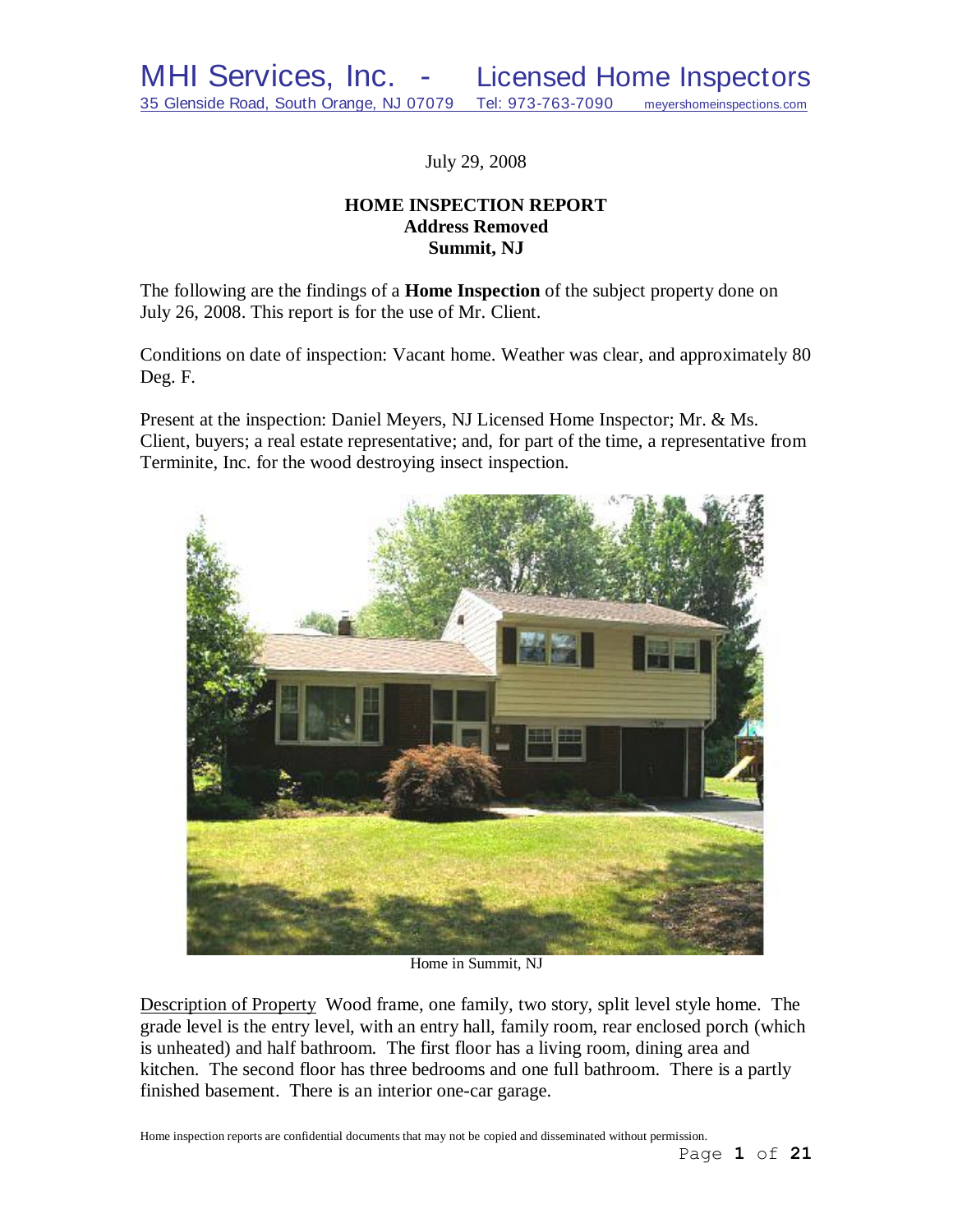# EXTERIOR ASPECTS OF THE PROPERTY

Exterior Soil Grading and Drainage

Soil Grade & Clearance to Wood Elements of the Home:

**Inadequate in some areas – soil and mulch is very close to or in contact with siding and structure in some areas.** 

Drainage Conditions:

- **Adverse, due to poor surface grade or topography (slope of property towards home on the left).**
- **Adverse, due to lack of maintenance to the roof drain system.**

*If present, inadequate soil clearance to wood frame structure or adverse soil grading can result in damage to the wood frame structure and masonry foundation due to chronic wet conditions.*

**Recommendations:**

- **To the extent possible, create some / more clearance between soil and siding around the home.**
- **See Roof Drainage System section.**
- **Monitor drainage around the home during heavy rains, particularly on the left side. Additional drainage measures may be necessary (see Basement section).**

Landscaping, Retaining Walls and/or Fences

- o **Overgrown vegetation in close to or in contact with the sides of the house in some areas.**
- o **Trees or tree branches adversely impacting the home.**



Tree in contact with the home

## **Recommendation:**

**Have trees, shrubs and plants trimmed back or removed so they are no longer in contact with the home.**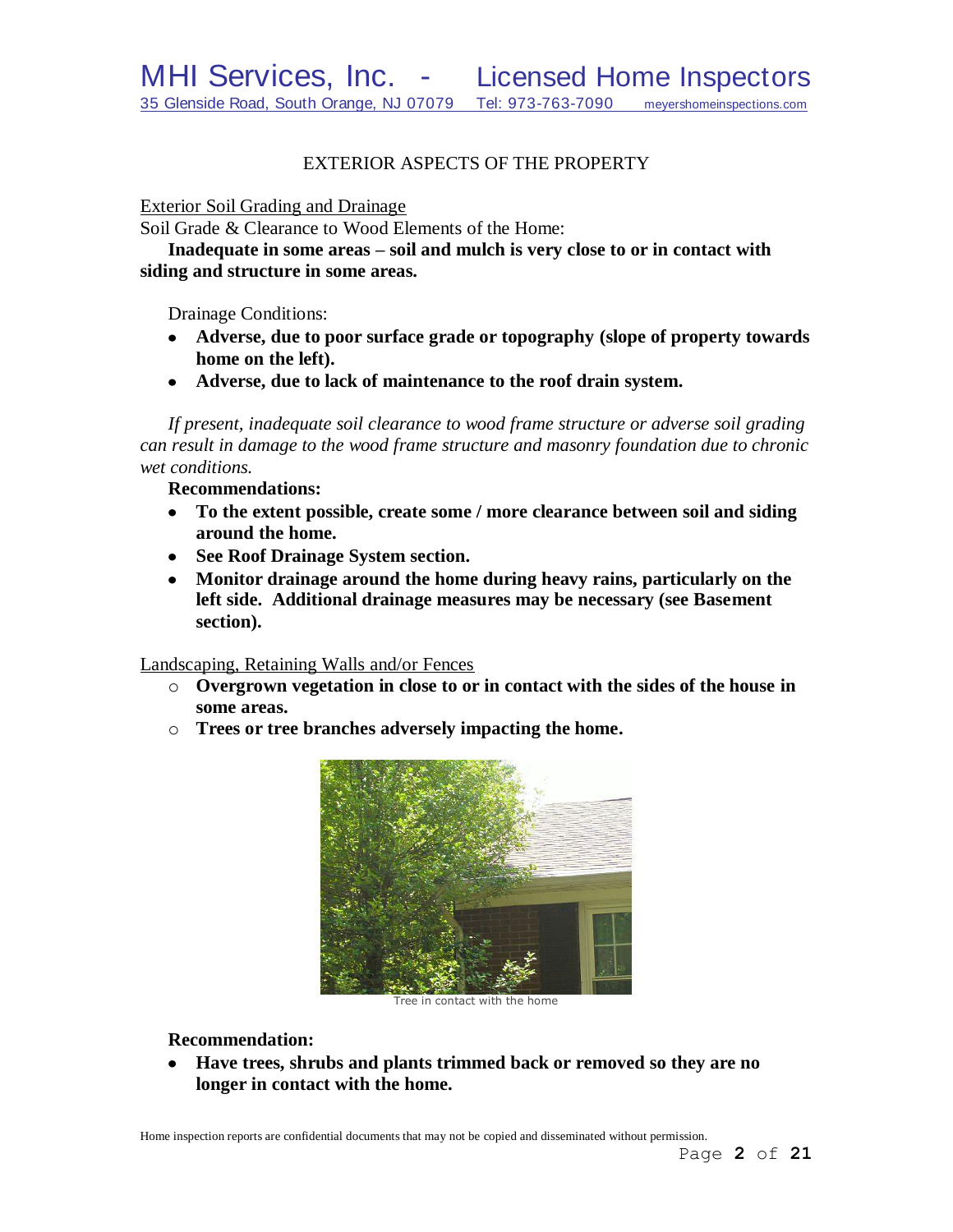# Driveway & Paths

Driveway Type: Asphalt. Driveway Condition: Some wear, but currently functional. Path Type: Brick, concrete. Path Condition: **Some wear, settlement and grass growth.** Sidewalk Type: Concrete. Sidewalk Condition: **Some wear and uneven sections. Recommendations:**

**Have the paths and sidewalk maintained and re-set as necessary to keep adequately level walking surface.**

Deck None present.

#### Patio

Type: Slate Location: Right rear. Condition: Functional

#### Description & Condition of Entrances

Front Door: Wood and glass, in functional condition.

Front Entry Area: Near grade level, in functional condition.

Back Door: Wood and glass, in functional condition.

Back Entry Area: Through the enclosed porch area. **The enclosed back porch is in poor condition, with water damage to lower interior walls, and windows in poor condition.**

## **Recommendations:**

**See General Interior Condition section – have repairs and renovation performed to the rear enclosed porch area.**

Exterior Facades

Front, Type: Brick face and vinyl siding. Condition:

o Generally functional.

Rear, Type: Vinyl siding and aluminum siding.

Condition:

- o Vinyl siding is generally functional.
- o **Aluminum siding is worn, with very chalky paint. This siding may not be weather tight.**

Left, Type: Vinyl siding.

Condition:

o Generally functional.

Right, Type: Vinyl siding.

Condition:

o Generally functional.

Trim, Type: Vinyl, metal, wood.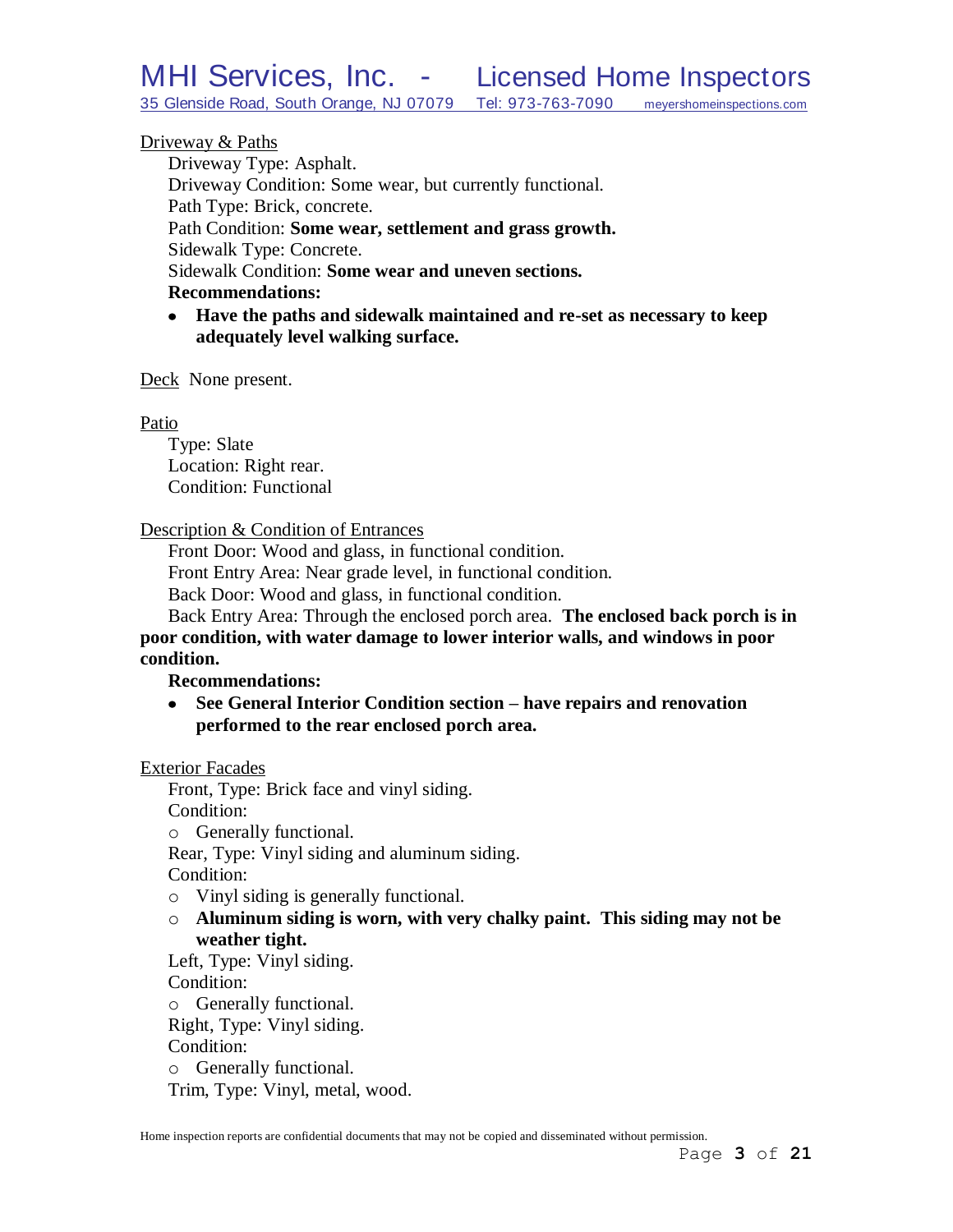Condition:

- o Generally functional in most areas.
- o **A section of roof edge rake board trim on the right side is missing.**



o **Some metal trim is bent.**

**Recommendations:**

- **Have aluminum siding at the rear replaced along with back porch renovations.**
- **Have missing section of trim replaced.**
- **Have any bent sections of trim replaced.**

Windows Mostly replacement vinyl frame, double hung, double glazed units. Sliding replacement units are present in the basement. Windows in the rear enclosed porch are single glazed tilt units.

A representative number of windows were tested. All windows were visually examined.

Condition:

- o Most windows were found to be in functional condition on the date of inspection.
- o **One basement window has broken glass.**



Broken glass at basement window

o **Tilt windows in the rear enclosed porch are worn, and appear to be contributing to water entry into the exterior walls.**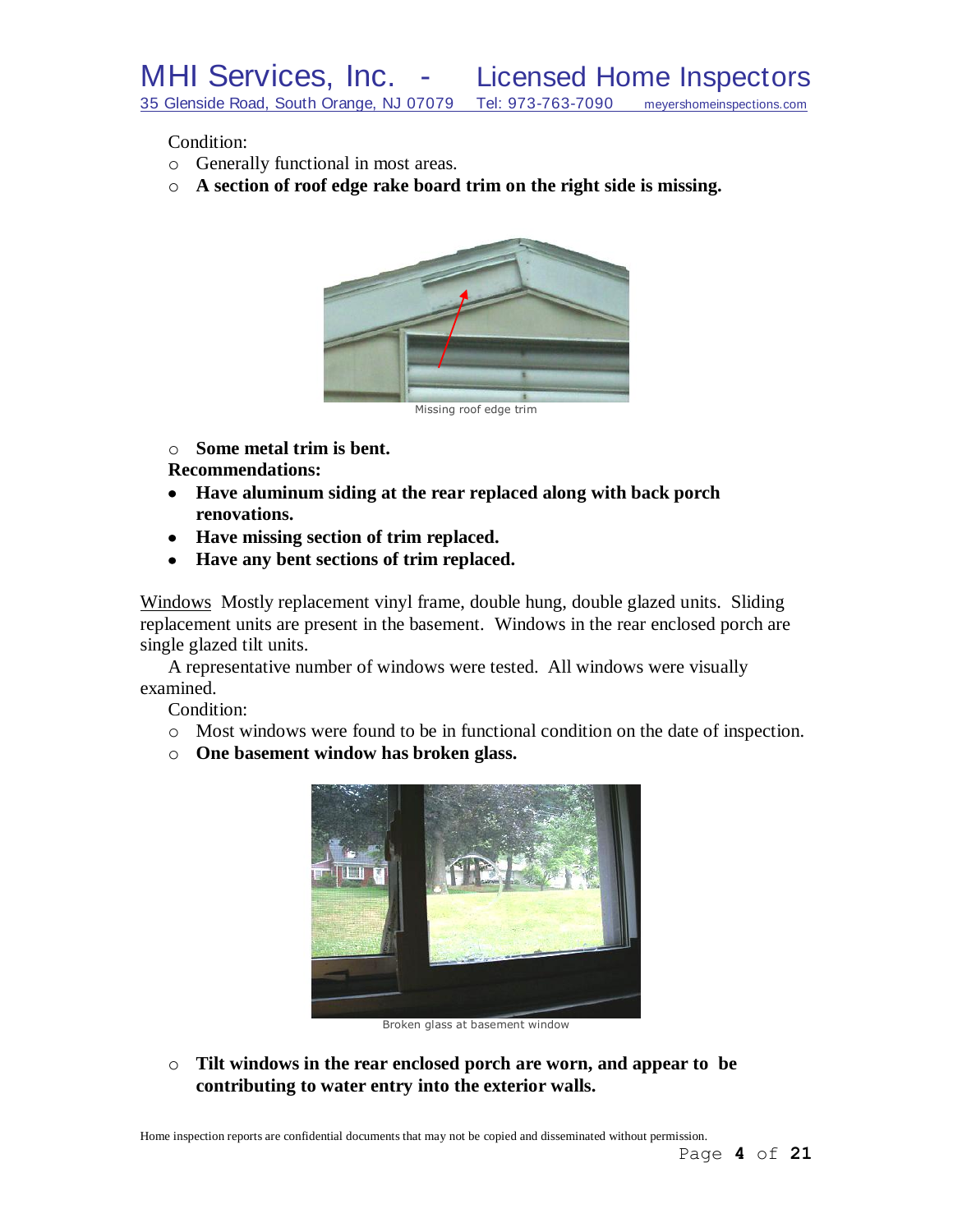*Note: It is our policy to recommend the use of window guards such as window guard tabs if present, or installation of window guards on all windows above the first floor level, regardless of whether regulations require them.*

**Recommendations:**

- **Have broken basement window replaced.**
- **Installation if necessary and use of window guards on all windows above the first floor level.**
- **Have windows in the rear enclosed porch replaced as part of a general renovation of this room.**

Roof Drainage System Roof drainage is by metal gutters and leaders (downspouts) attached to the roof and siding. Some downspouts discharge above ground, and some discharge into what appears to be newer underground pipe.

Conditions:

o **A number of downspouts discharge too close to the base of the home.**



Downspout at base of home

- o **In particular, a downspout at the left front discharges directly at the base of the home. This appears to be causing or contributing to water entry into the basement.**
- o **Some gutters appear to be clogged.**

*Inadequate or defective roof drainage systems, if present, can lead to water entry into the basement, foundation damage and/or roof leakage.*

# **Recommendations:**

- **Direct all downspout discharge points as far away and downhill from the base of the home as is practical.**
- **Have the roof drainage system cleaned and maintained on a regular basis by a qualified gutter maintenance company.**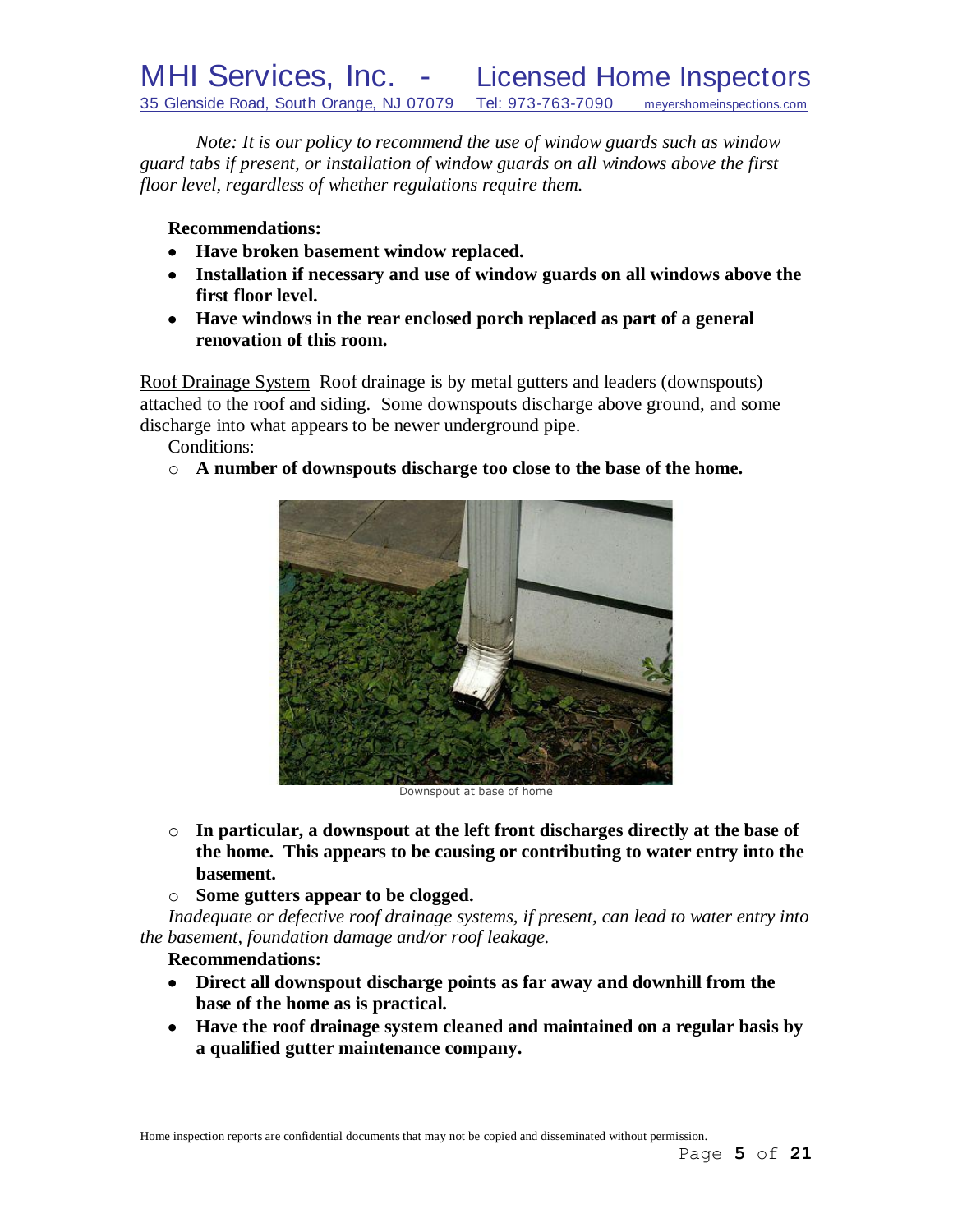# CHIMNEYS & VENTS- EXTERIOR VISIBLE CONDITION

*A home inspection cannot properly evaluate the condition of the interior components of the chimneys, and we do not include this in our service. An interior inspection of chimneys is a specialist service provided by chimney inspectors and contractors.*

Masonry Chimney(s) This home has one masonry chimney.

The exterior of the masonry chimney was inspected by the following methods:

- o Visual observation from the ground with the aid of field glasses.
- o Partially from within the basement, attic and/or other interior spaces.



Chimney needs maintenance

# **Condition:**

- o **Chimney flashings appear to be older, and improperly patched. Leakage can occur around older or improperly patched chimney flashings.**
- o **Some cracks, loose and missing sections of mortar were seen on the upper sections of the chimney.**

# **Recommendations:**

- **The National Fire Protection Association and the National Chimney Sweep Guild recommend that, due to the advanced age or other conditions, a Level-2 Inspection of the chimney and internal components be done to rule out hidden potential safety defects***.*
- **Have a qualified chimney contractor service or repair the chimney(s) as required to assure long term function and safety.**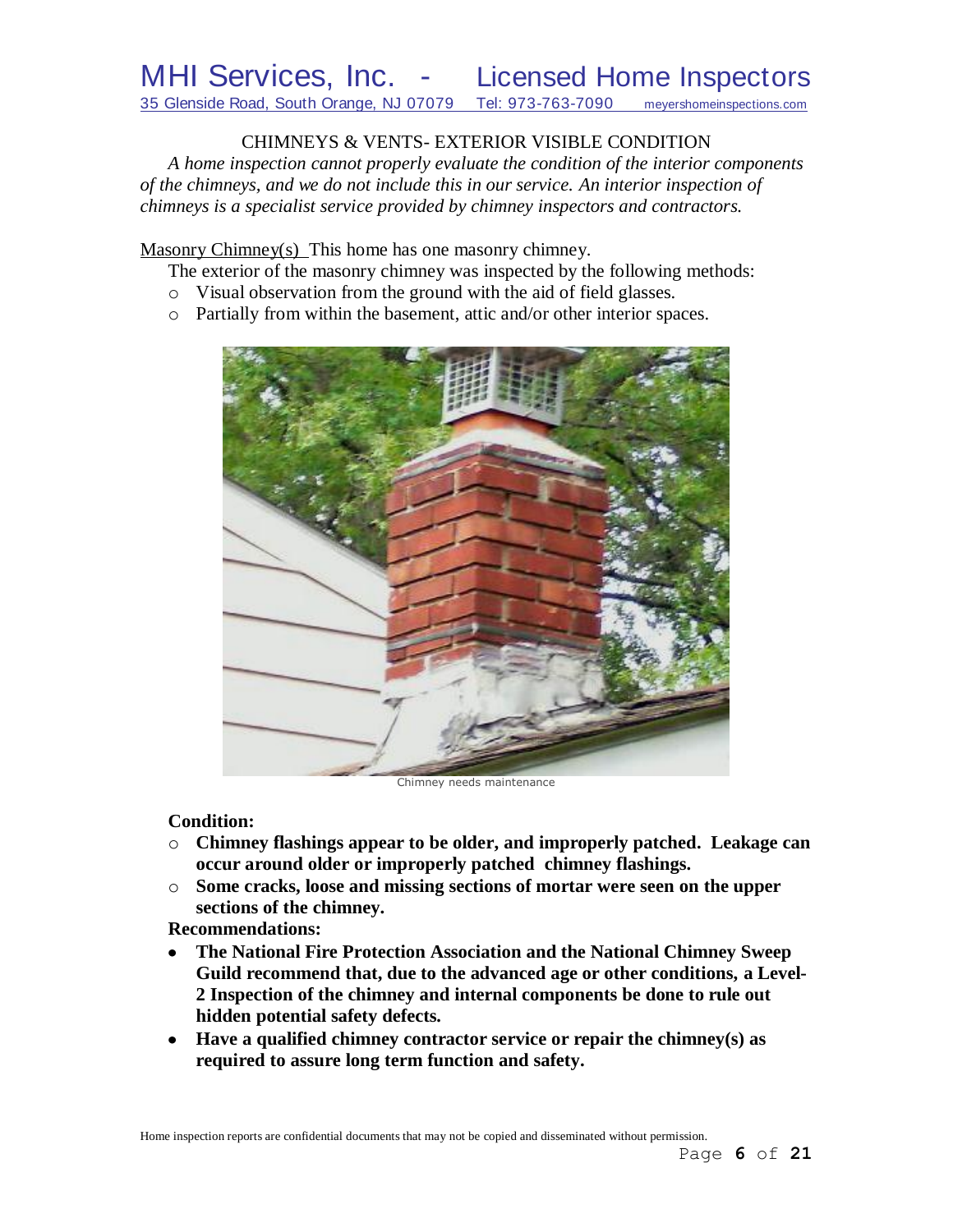# STRUCTURAL COMPONENTS

## Foundation Walls & Structural Supports

This split level style home is built partly over a full basement with a raised masonry foundation (the left side), and partly over concrete slabs (the right side).

Foundation Wall Condition:

o Functional where visible.

Concrete Slab Condition:

o Minor cracks, but no direct evidence of structurally significant defects such as major cracks, settlement or irregularity.

*Limitation of our Ability to Inspect: Significant parts of the masonry foundation walls and concrete slab were covered with finish materials or access to directly inspect was blocked by furnishings, and this limits our ability to fully evaluate these components. Hidden defects may be present behind finish materials or below ground.*

Intermediate structural supports: Concrete filled steel tubular columns.

Condition:

- o Generally functional condition where visible.
- o **One support column is not properly located under a joint in the main beam. This could result in structural settlement.**



Column not completely centered beneath beam joint

Floor Framing: Dimensional lumber floor joists, resting on the foundation walls and on a built up wood main beam.

Condition:

o Flooring throughout the home was adequately level and stiff on the date of inspection.

Wall Framing: Dimensional lumber, with wood or wood product sheathing on the exterior and plaster or drywall on the interior.

Condition:

 $\circ$  Walls in the main part of the home are functionally adequate where visible.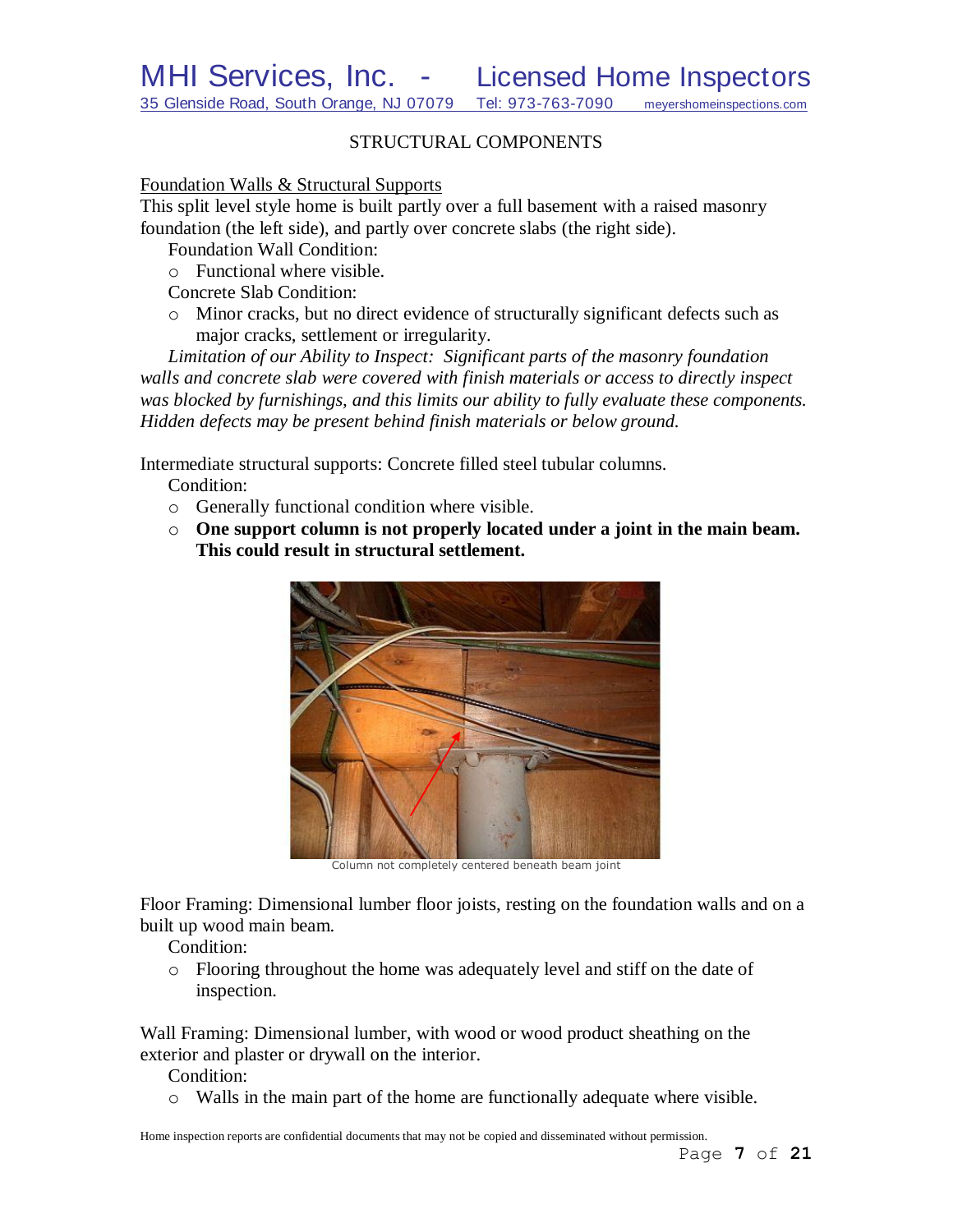o **Walls for the rear enclosed room are in poor condition and there may be structural damage resulting from water entry in this area.**



The walls for the rear attached room are damaged from water intrusion

Roof framing: Dimensional lumber for a pitched roof.

Roof Sheathing: Wood board.

Condition:

- o Visible portions of roof framing were functionally adequate on the date of inspection.
- o **Some sections of wood board roof sheathing have significant staining, and may be deteriorated near roof edges (see Roof section).**

*Note: Finish materials in the home prevented access to directly inspect the foundation walls and structural supports, and our findings are limited by this*.

**Recommendations:**

- **See Roof Drainage section – make sure water around the home is well controlled, with no accumulation near the base of the home. This can help reduce the possibility of foundation settlement and water entry in the future.**
- **Evidence of wood destroying insect activity was found as documented by the separate wood destroying insect inspection. See the separate wood destroying insect report from Terminite, Inc. for more information relating to the wood framing of this home. Since evidence of wood destroying insect infestation was found, further evaluation is required to assure that hidden damage to structural members is not present.**
- **Monitor the main beam joint that is not fully over the column over time for any signs of movement. If any such movement occurs, installation of an additional column below this main beam joint may be advisable.**
- **See Roof section.**  $\bullet$

Wood Destroying Insects We do not inspect for wood destroying insect infestation, however as a convenience and as a matter of expedience, an inspection for the presence of wood destroying insects has been ordered by us for this property. The official results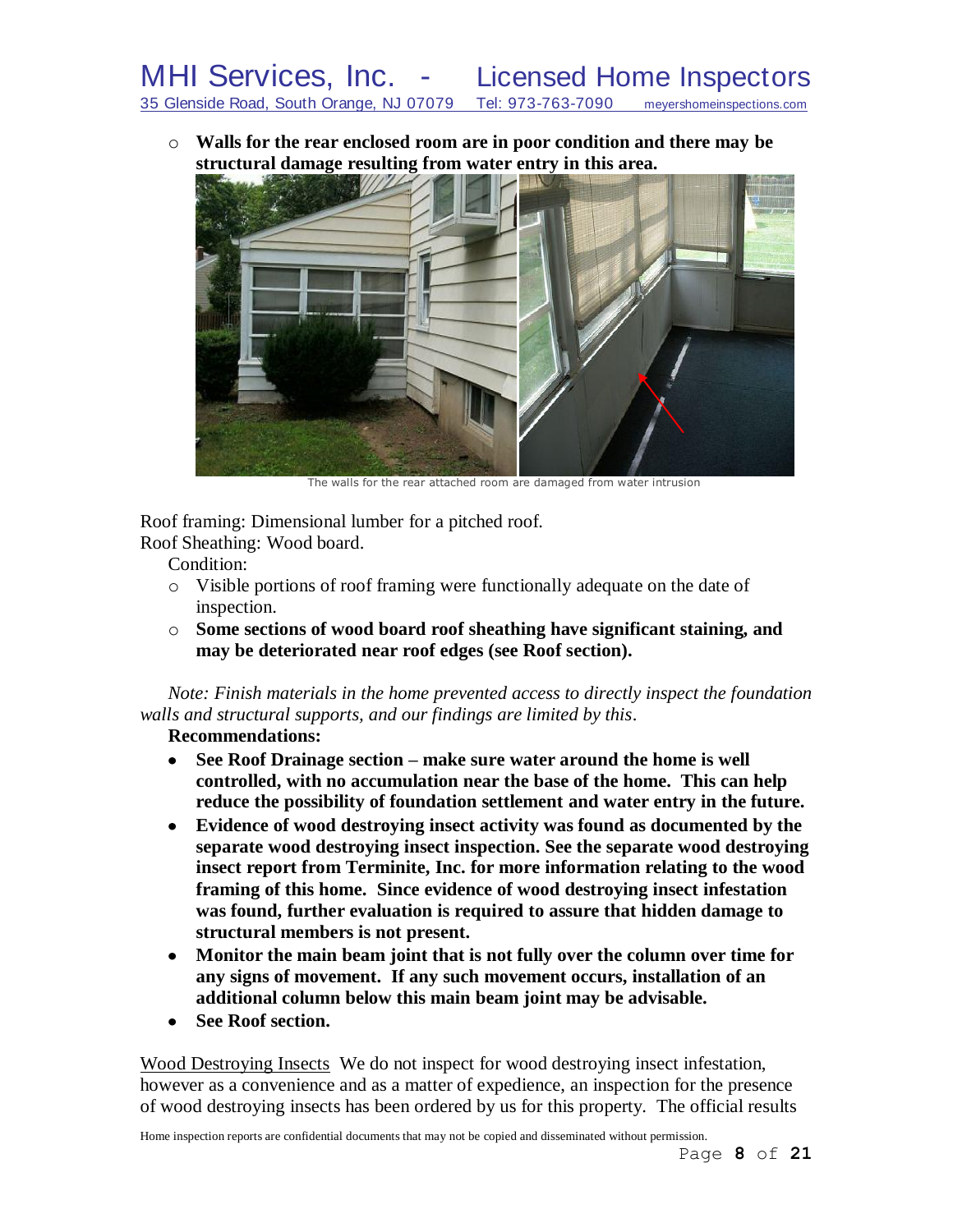of this wood destroying insect inspection will be sent to you under separate cover by the provider of this service, Terminite, Inc, Tel: 908-353-6938.

## **Recommendations:**

**Carefully read the separate wood destroying insect report from Terminite, Inc. and be guided by the recommendations therein.**

#### ROOFS

*Our roof evaluation consists of an inspection of the exterior surface covering, including an*  inspection of visible flashing details. A steeply pitched roof is usually inspected from the ground by use of *binoculars. If safely accessible, a moderately pitched roof will be mounted and walked for close inspection. The underside of the roof decking is also closely inspected where accessible, and we use a professional moisture meter to evaluate stained areas that may be evidence of leakage. The interior finished surfaces of the home, especially ceilings and walls at the top or attic floor, are also inspected for evidence of leakage, and a moisture meter is used to evaluate suspect areas.*

*If we see evidence of roof leakage, we will say so in our report, and recommend that further evaluation and repair or roof replacement be done. Often we see stains on the underside of the roof deck or at ceilings that strongly suggest that the roof has leaked. Depending on the season of the year and recent weather, as well as recent painting or repair done by the owner, we may not be able to say if the roof is currently leaking. What we can say with certainty, is that all roofs eventually leak, and for older homes, parts of the roof system such as flashings in valleys or at the chimneys and plumbing vents may never have been replaced even if the roof surface has been re-covered. Consequently, our inspection report should not be taken as a guarantee that the roof will not leak, but simply as a report on the condition of the roof as we found it on the date of inspection.*

Roof The roofs, flashings and penetrations were inspected by the following methods:

- o Visual observation from the ground with the aid of field glasses.
- o Partially from within attic crawlspaces.
- o Finish materials on ceilings and walls on the upper living level were tested where possible with a moisture meter.
- o The underside of the roof was tested where possible with a moisture meter.

Roof Type and Description: The roofs are pitched and covered with asphalt shingles.

#### Condition:

- o **Roof shingles appeared to have moderate wear.**
- o **Stained areas suggesting prior leaks or moisture condensation were seen on the underside of the roof in the attic crawlspaces. Some sections of wood board roof sheathing have significant stains and the wood roof sheathing may be damaged.**
- o **Some roof flashings may be older than the currently installed roof. Leakage can occur around old flashings.**

Roof Ventilation:

- o Ridge vents.
- o Soffit vents.

## **Roof ventilation is inadequate. Soffit vents are blocked by insulation pushed to**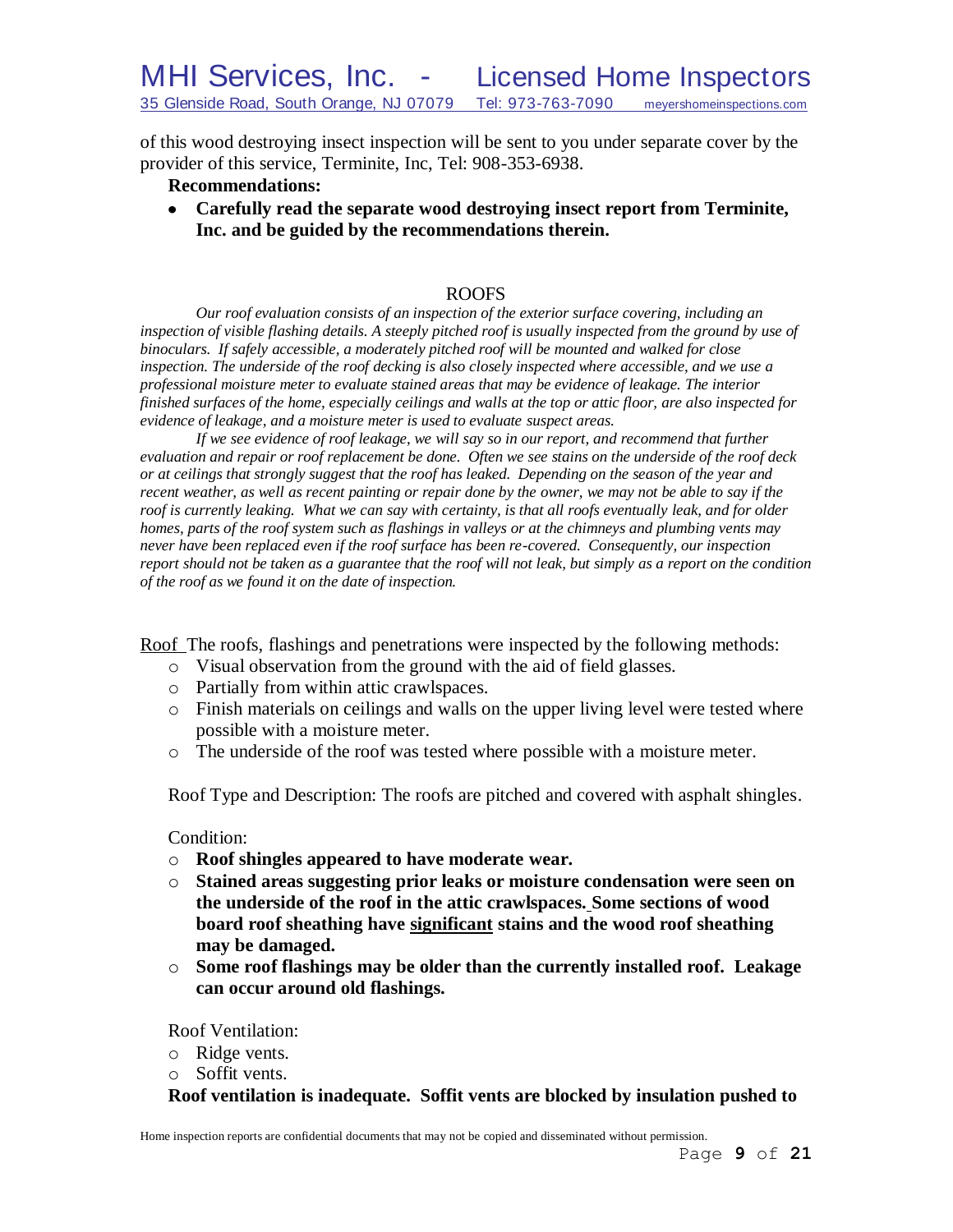**the roof edge in the attic, and the ridge vent is not fully open.**

Insulation extends to the roof edge blocking ventilation, and roof sheathing boards are stained from water

*Inadequate roof ventilation can lead to damage to the roof structure, reduced shingle life or mold conditions in the attic.*

**Recommendations:**

- **Have a qualified roofer ensure that the ridge vent is opened – wood sheathing should not obstruct the vent near the ridge of the roof.**
- **Have insulation pulled away from the roof edge to allow more ventilation.**
- **Have a qualified roofer evaluate the roof for wear and/or leakage and make repairs or replacements as necessary. This may include replacement of some roof sheathing if deterioration is found to be excessive.**

## ELECTRICAL, MECHANICAL, AND HEATING & COOLING SYSTEMS

Electrical System

Voltage: 240/120 volts Ampere Capacity: 200 amperes. Service entrance location: Overhead Electrical Grounding: Metallic water main.

Circuit Breaker and/or Fuse panels:

- o Circuit breaker main panel located in the garage.
- o Circuit breaker sub panel located in the basement.
- Circuit Breaker/Fuse inspection methods:
- o Removal of panel cover with inspection of wiring on the interior.

Conditions: Visual inspection of the components and wiring within circuit breaker panel(s) found the following condition(s):

o No visual evidence of defects was seen.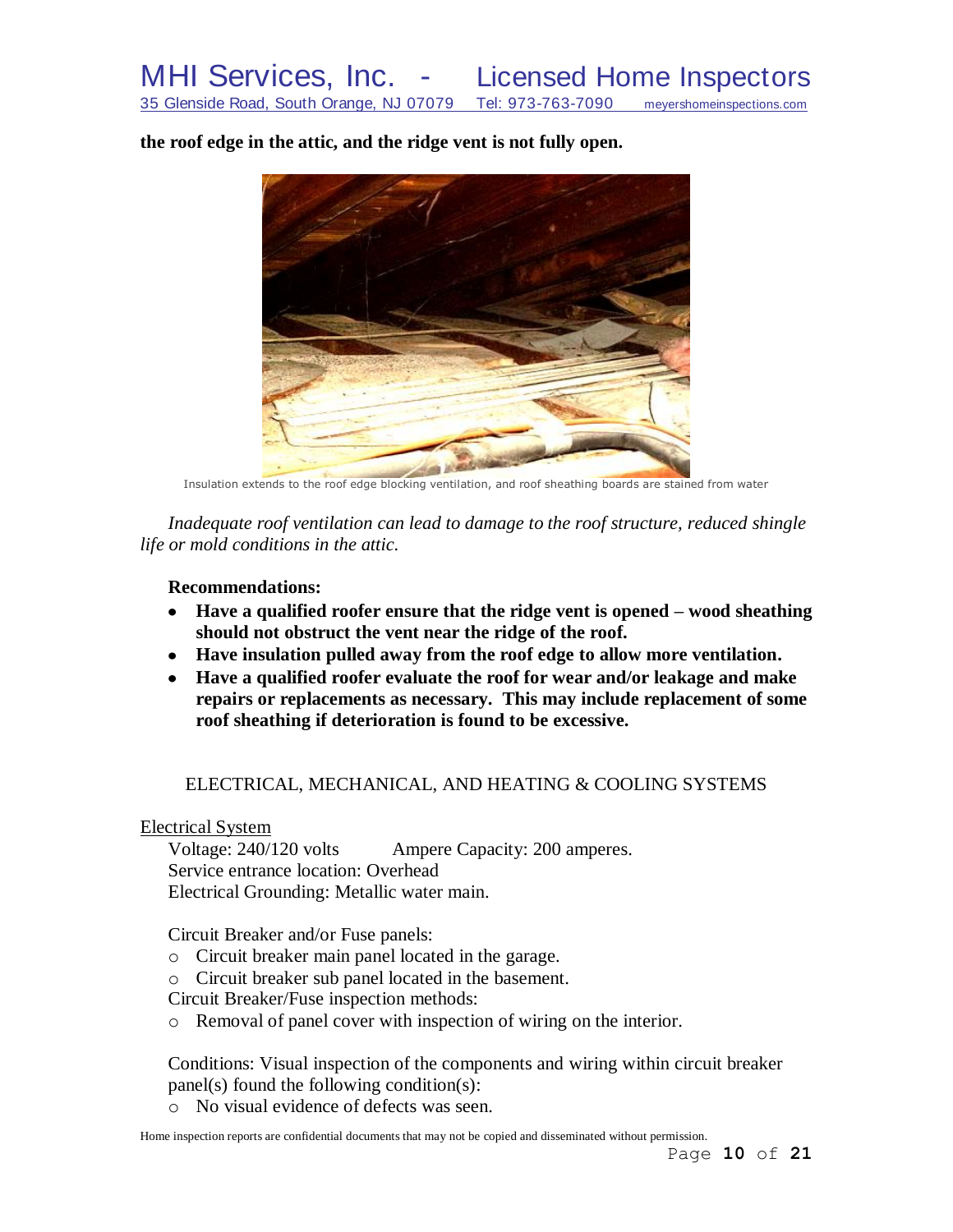Branch circuit wiring:

- o Plastic sheathed cable.
- o Metallic sheathed cable.

Branch circuit conductor material appears to be copper for all 15 and 20 ampere solid conductor circuits.

Receptacles are partly grounded three pin units and partly older two pin units.

A representative number of 120 volt three pin receptacles were tested, with no functional defects found.

GFCI electrical receptacles are present in all wet areas of the kitchen and all bathrooms with electrical receptacles. *GFCI electrical receptacles provide protection against electric shocks in wet areas.*

## Plumbing System

Water Main Material: Copper tubing**.** Water Main and Main water shutoff valve Location: Basement

Water Main Condition: Functional

Main Shutoff Valve Condition: **The main water shutoff valve is older. Leakage can occur from older shutoff valves.**

Visible Interior Water pipe material: Copper tubing**.**

Visible Water pipe Conditions:

- o Water pipe itself is functional.
- o **Some older shutoff valves have significant corrosion and signs of leakage.**

Waste Disposal system type: Waste disposal appears to be a public system (sewer system), however this could not be confirmed.

Drain and vent pipe material: Old iron, and also newer plastic pipe.

Drain pipe Conditions: Functional on the date of inspection, as determined by a limited operation of multiple plumbing fixtures.

*Comment on Old Buried or Cast Iron Drain Pipes: Sections of the drain pipe are now very old, and may have significant internal corrosion or hidden internal defects, and may have limited additional service life. This home inspection cannot properly evaluate buried or very old sections of drain or waste pipe.*

**Recommendations:**

- **Have a plumber evaluate the main water shutoff valve and repair or replace it as necessary to assure reliable function.**
- **Have a plumber replace any older water supply shutoff valves with corrosion or leakage.**
- **To determine the true condition of the waste and drain pipes we recommend that a plumber inspect them internally using a specialized video camera.**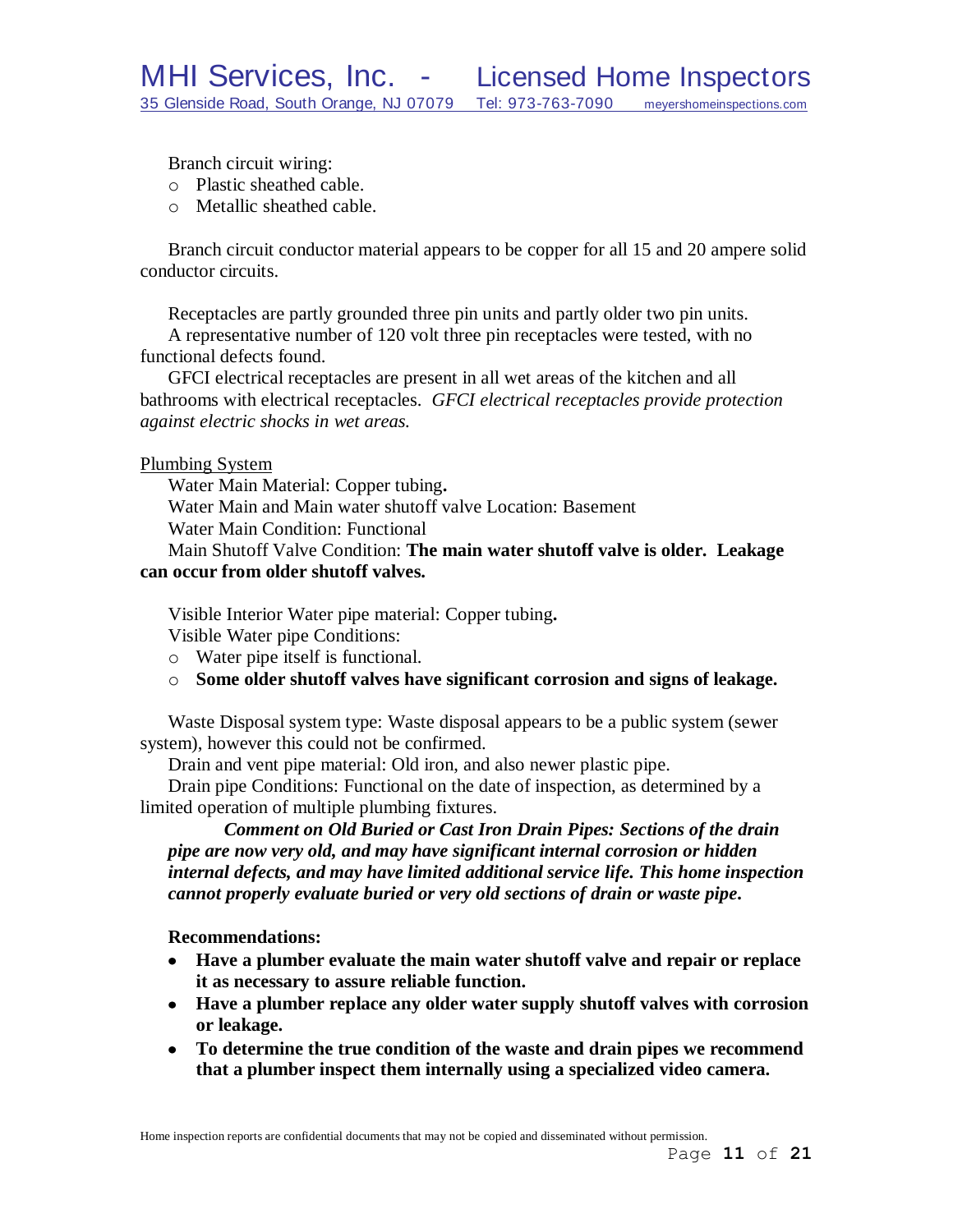#### Domestic Hot Water Heater

Water Heater Type: Standard Tank. Water Heater size, gallons: 50 Heating Method/Fuel: Natural Gas Age: 5 years Typical Service Life: 8-10 years Condition:

o Functional on the date of inspection.

Natural Gas Piping Visible rigid and flexible natural gas piping appeared to be in functional condition on the date of inspection, **with the exception of the following:**

o **There is a gas line hookup, possibly for an exterior gas connection, which utilizes a pipe piercing clamp-on connector. This connection is present near the meter. This type of gas connector are prone to develop leaks.**



Clamp type gas pipe connector may develop leaks

#### **Recommendations:**

**Have a plumber replace the gas clamp connector with standard gas piping**   $\bullet$ **and threaded connections.**

#### Heating System

*The heating system inspection consists of visual evaluation of the exterior casing, connection pipes and fittings, normal and automatic controls, as well as venting components. A limited inspection of the internal components of the heating system are also part of this inspection, however full inspection of interior components and heat exchangers is not possible without extensive disassembly, which is not done in a home inspection. Operation of the system is done using normal controls unless hot weather or the health and safety of the occupants makes this impossible or inadvisable. In seasonably warm weather we may not be able to operate the heating system for a long enough period of time to discover defects that may only become apparent when the system has been operating near full capacity for an extended period of time. For heating systems that appear to be more than 50% through their design life, we recommend further evaluation by a qualified specialist to assure that hidden defects or safety related issues are not present. All heating systems need regular maintenance to remain in satisfactory operating condition, and we recommend that you adhere to a regular*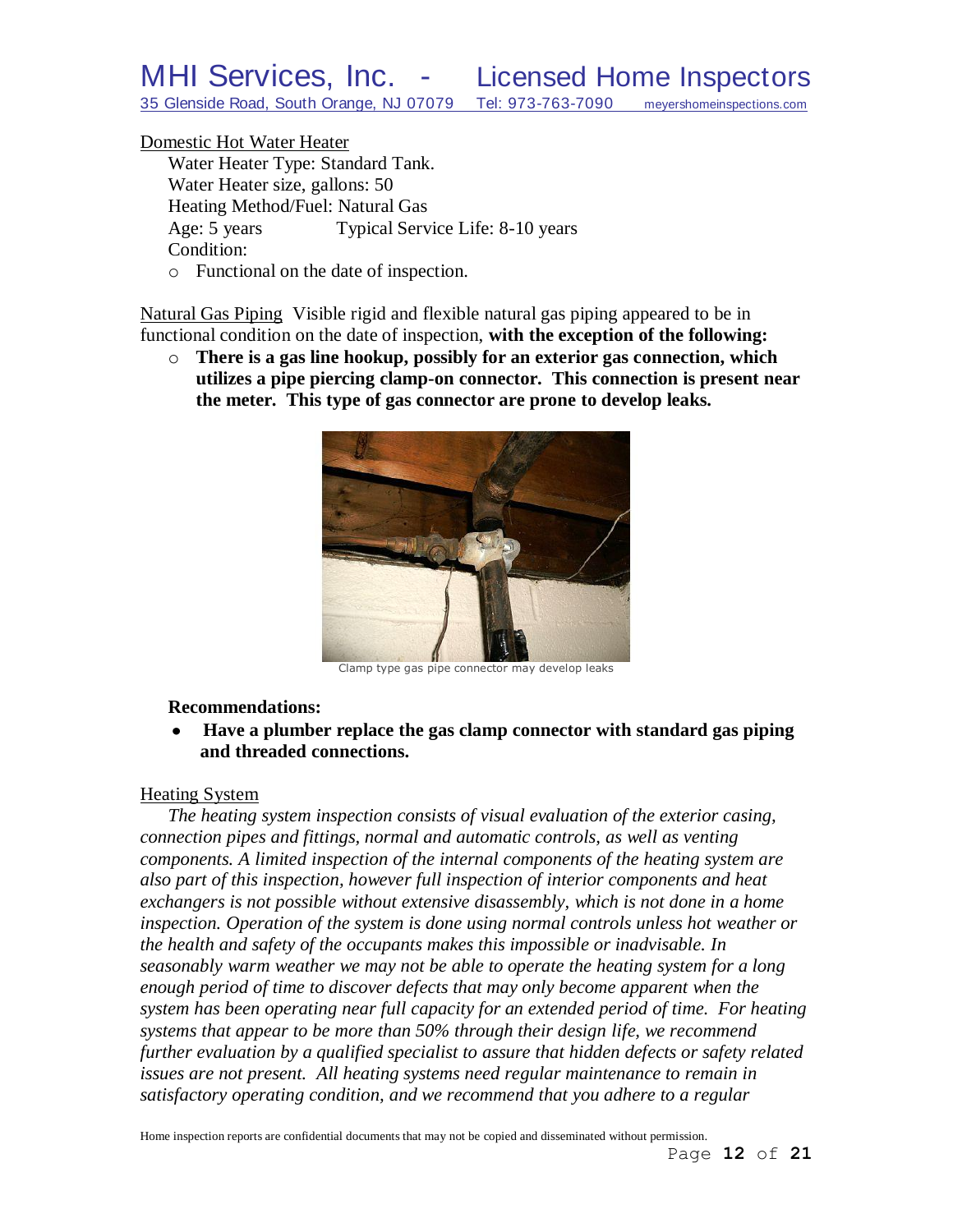# MHI Services, Inc. - Licensed Home Inspectors 35 Glenside Road, South Orange, NJ 07079 Tel: 973-763-7090 meyershomeinspections.com

*maintenance schedule. If a heating system shows evidence of deferred maintenance or service, then we recommend that you schedule such service before you close on the property as this may disclose conditions that may be hazardous or conducive to premature failure.*

System Type: Circulated hot water feeding radiators. Number of Zones: 2 Fuel: Natural Gas. Location: Basement utility. Estimated age: 4 years. Typical service life: 20 years, although maintenance is

often required before this time.

Heating System Venting: Metal flue pipe to masonry chimney.

Operational Test of Heating System: The heating system activated when heat was called for by the thermostats, and appeared to function. Exterior Physical Condition: Satisfactory.

**Conditions:**

o **Radiators and circulated water pipes are older, and maintenance and repair to these older components should be anticipated.**

## **Recommendations:**

- **Monitor radiators and radiator connections for leakage, and have any leaks repaired promptly.**
- **A service contract to cover future maintenance and repairs to the heating system.**

Heating Equipment Clearance & Combustion Air

Heating System Location: Basement utility. Ventilation and Combustion Air: Adequate Clearance to Combustibles: Adequate

# Central Air Conditioning

AC Equipment Age (Estimated): 10 years.

Typical Service Lifetime: 12 to 15 years, however failure before this time is not uncommon.

Condensing Unit/Compressor Location: Exterior, right rear. Condensing Unit/Compressor Condition:

o **The compressor is out of level, and moves easily. This could result in damage during operation as a result of vibration or movement.**

Air Handler Type: Separate/Independent.

Air Handler Location: Attic crawlspace.

AC Condensate Drain Overflow Pan: Present.

Operational Test of Air Conditioning System: The AC system activated when called for by the thermostat, and appeared to function.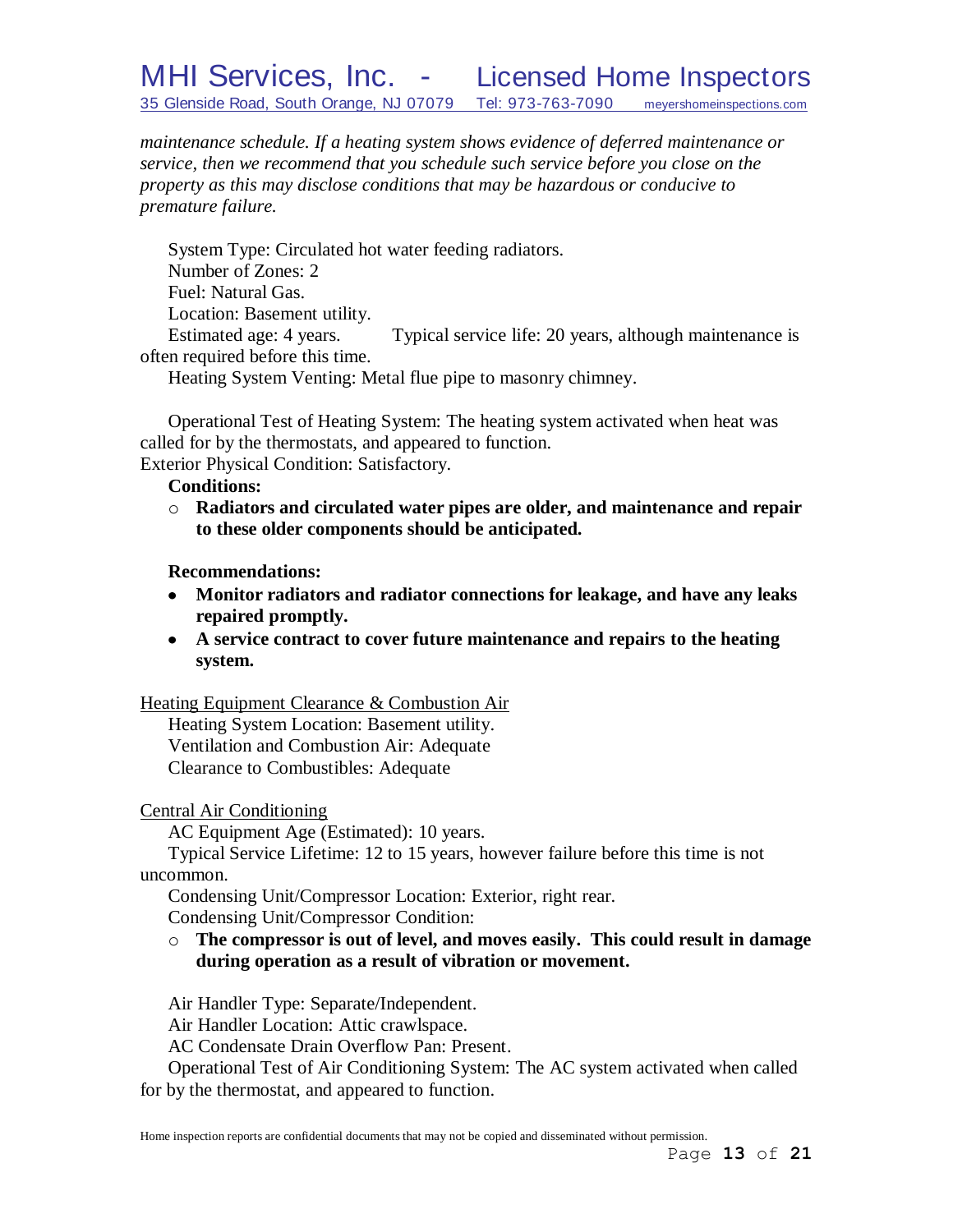**Recommendation:**

- **Have an AC technician level and firmly mount the AC condensing unit.**
- **Have the AC system serviced annually by an AC technician.**
- **A service contract to cover future maintenance and repairs to the AC system.**

# INTERIOR ASPECTS OF THE HOME

General Interior Condition

Wall and Ceiling Material: Drywall and/or plaster. Wall and Ceiling Condition:

- o Generally functional for the main part of the home only minor repairable defects in most areas.
- o **Lower outer walls of the rear enclosed porch are in poor condition, with evidence of water entry and water damage. Water entry may be occurring through non-weather tight windows in this area, or through poor aluminum siding at the rear, or as a result of inadequate surface drainage.**



Damage to wall in enclosed rear porch caused by water intrusion

Floor Surfaces: Wood, Carpet, Tile. Floor Condition:

- $\circ$  Wood floors are functional normal wear and/or minor defects in most areas.
- o **Floor tile in the second floor bathroom is cracked.**

# **Recommendations:**

- **Replacement of siding and / or windows along the rear enclosed porch.**
- **Be sure no water accumulation is occurring at the rear.**
- **Have the rear enclosed porch re-built or renovated as desired.**
- **See Bathrooms section.**

Interior Doors Wood, in functional condition.

Interior Stairs Functional.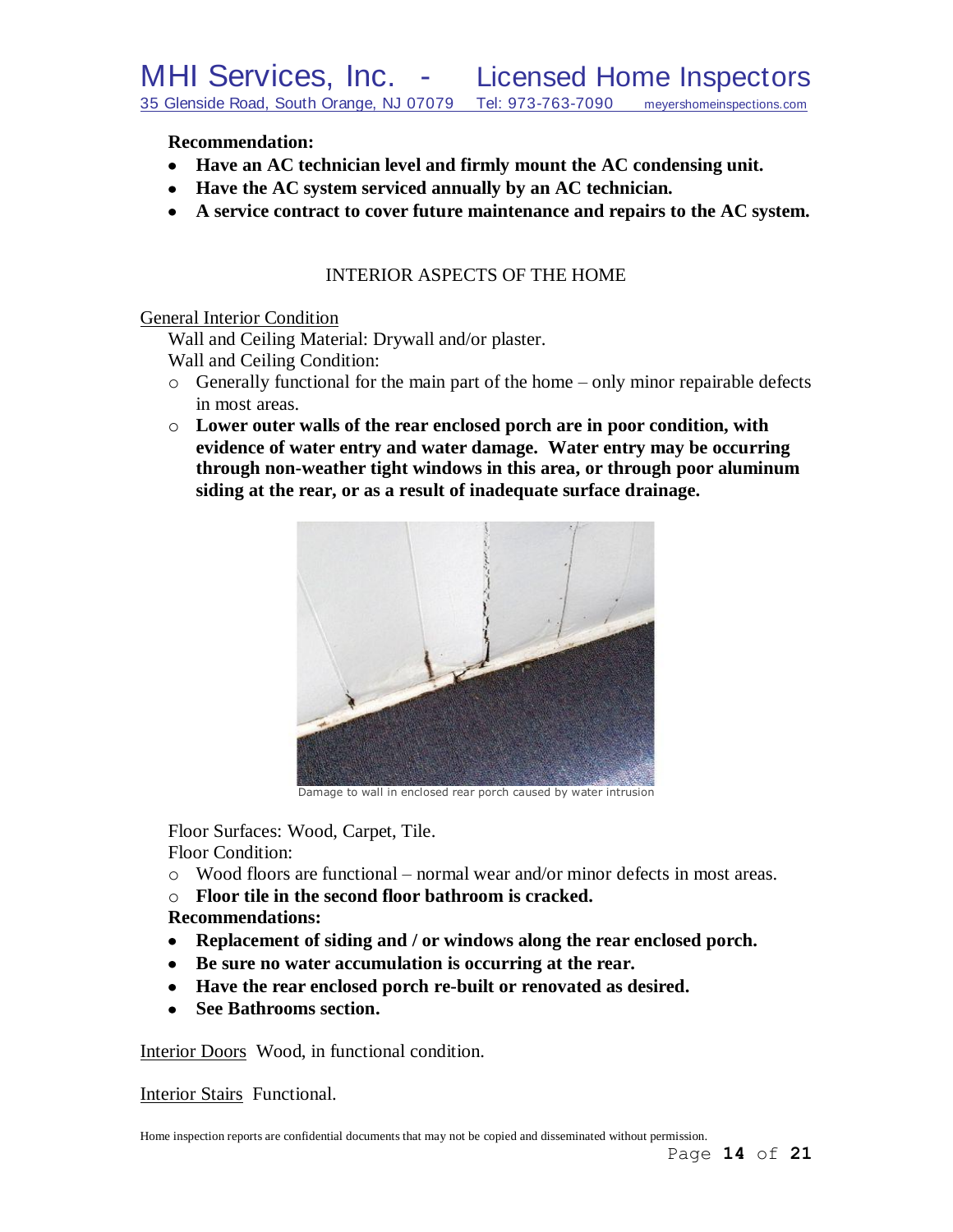#### Kitchen

Kitchen Sink: Functional

Stovetop and Oven: Gas. Condition: Functional, **however the display is** 

#### **cracked.**

Garbage Disposal: None present.

GFCI electrical receptacles: Present and functional at wet areas.

*GFCI electrical receptacles protect against shocks in wet areas.*

Dishwasher: Functional, as determined by a limited operational test on the date of inspection.

Water pressure at the sink was adequate. Drainage at the sink was adequate. Kitchen cabinets and countertops are in functional condition.

#### **Recommendations:**

**Have the cracked stove display replaced by an appliance service technician.**  $\bullet$ 

#### Laundry Room A washer and dryer are located in the basement.

*Note: We do not inspect or operationally test laundry appliances during a home inspection*  due to the multiplicity of different cycles built in to these units and the large amount of time it *takes to complete these cycles. We recommend that any laundry equipment that is to remain in the home be demonstrated to be in satisfactory operational condition before you close on this property. Laundry equipment installed in close proximity to finish materials can cause extensive damage to finish materials in living areas of the home should water leakage occur due to hose or equipment failure, and you should therefore turn off the water to the laundry equipment when it is not in use. If an electric dryer is present, proper installation is very important to assure electrical safety, including installation of a grounding cable for the dryer case. The integrity of the exterior ground cable should be checked periodically. If a gas dryer is present, the flex gas connector should be replaced if more than 5 years old. Dryer exhaust vent ducts should be metal rather than plastic to reduce the possibility of fire.*

#### Bathrooms

Grade Level: Half, with sink and toilet. Second Floor: Full, with sink, toilet and shower over tub.



Tub drain corrosion and wall damage in bathroom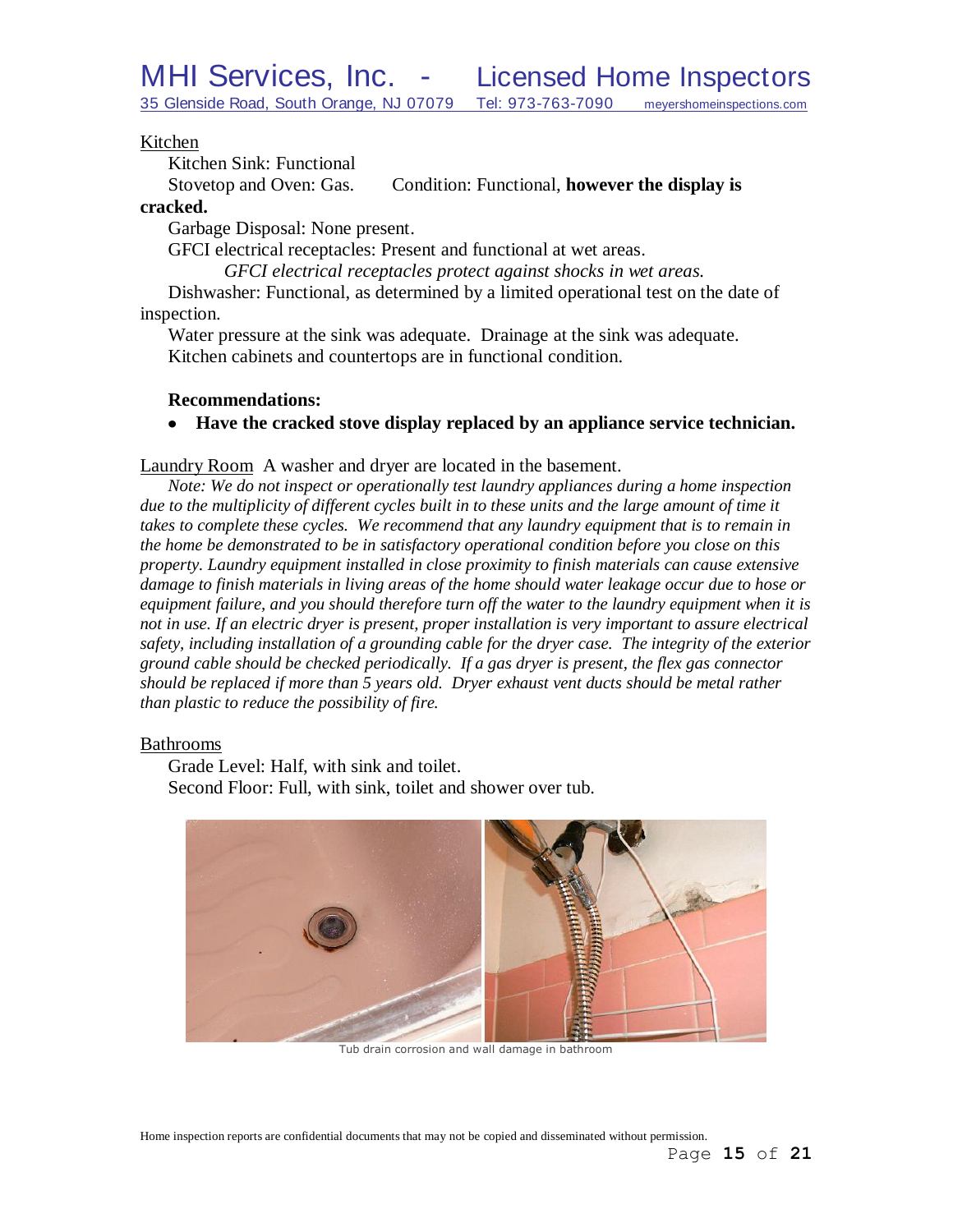Conditions:

- o **Fixtures and faucets in bathrooms are older.**
- o **The grade level bathroom toilet does not flush properly.**
- o **Floor tile in the second floor bathroom is cracked.**
- o **Lower wall tile in the second floor bathroom is loose or missing in several areas.**
- o **Corrosion is present around the tub drain.**
- o **There is a wall is damaged just above the shower area.**

GFCI electrical receptacles: Present and functional at wet areas.

*GFCI electrical receptacles protect against shocks in wet areas.* Water pressure and local drainage were adequate in all bathrooms.

## **Recommendations:**

- **Have the first floor toilet adjusted so that it flushes reliably.**
- **Plan for general renovation of the bathrooms, included replacement of floor and wall tile. Be sure the sub-floor can support ceramic tile without cracking. Reinforcement may be needed.**
- **The corroded tub drain may be subject to leakage, and should be replaced.**

Fireplace None present.

BASEMENT, CRAWLSPACE AND MOISTURE ENTRY EVALUATION

Basement and/or Crawlspaces The basement is partly finished living space, and partly unfinished utility area.

Sump Pump: Present

Condition:

- o The sump was dry on the date of inspection.
- o **The pump appears to be older, and in poor condition.**

Moisture Evaluation: All visible surfaces were closely inspected for stains or other evidence of prior moisture entry. Finish materials in the basement were tested with a moisture meter on the date of inspection (this includes accessible areas of both clean and any water stained areas found).

Conditions:

- o **Signs of prior water entry were found to be present on some visible areas of foundation walls.**
- o **Stains and high moisture meter readings were found at the left front corner of the home, which indicates that a current water intrusion problem exists.**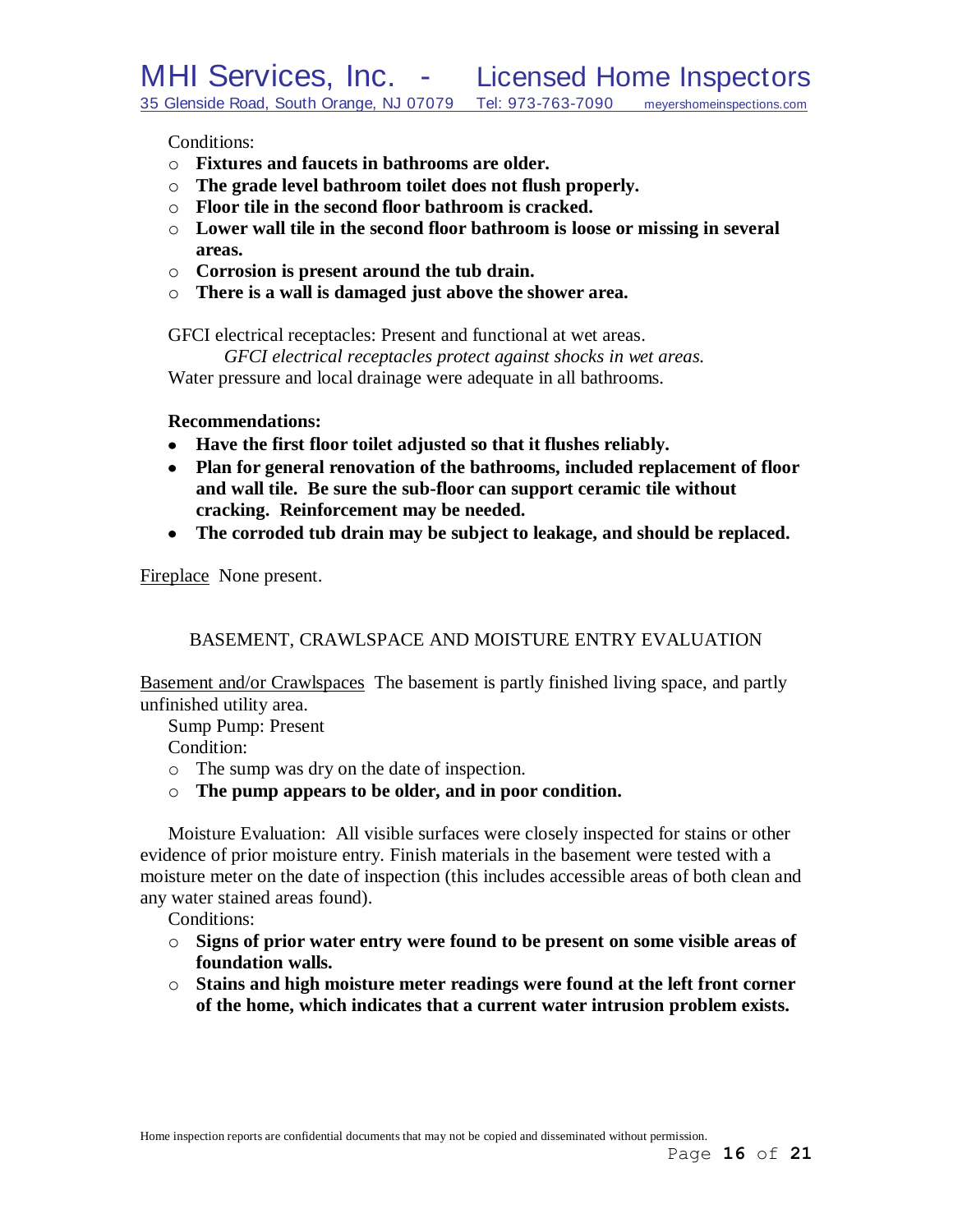

This area of basement wall tested wet

o **Lack of maintenance to the roof drain system, particularly at the left front corner, has likely contributed to water entry.**

**Recommendations:**

- **See Roof Drainage section – proper maintenance of gutters and downspouts can reduce the possibility of water entry into the basement.**
- **Further evaluation by waterproofing specialists to determine what additional measures are needed to assure that this basement or crawl space remains dry, followed by installation of these waterproofing systems.**
- **Replacement of the sump pump with a new unit.**
- **Removal of interior finish material that has been damaged by water intrusion.**
- **See the section of this report discussing Mold for more information.**  $\bullet$

*Please be aware that the lower level interior space is near or partially below grade level, and foundation walls and the floor slab floor cannot be perfectly water proofed, and therefore the possibility of water entry with consequent damage to stored materials or current and future finish materials exists, especially during extreme weather conditions. If recent basement dewatering (waterproofing) work has been done, this may hide evidence of prior water entry conditions, which may recur in the future. This home inspection cannot assure you that waterproofing work done by others will be completely effective. We cannot predict future conditions related to water entry, and make no representation that water entry will not occur in the future.*

# THE ATTIC

Attic Space The unfinished, unfloored attic crawlspace is accessible by ceiling hatch on the second floor. The attic spaces were entered and inspected where safe access was possible.

Condition:

- o **Some roof staining and possible damaged roof sheathing was seen in the attic.**
- o **Roof ventilation is not currently adequate due to poor insulation installation, and incomplete opening of the ridge vent. This can result in moisture condensation and damage to the structure and mold growth.**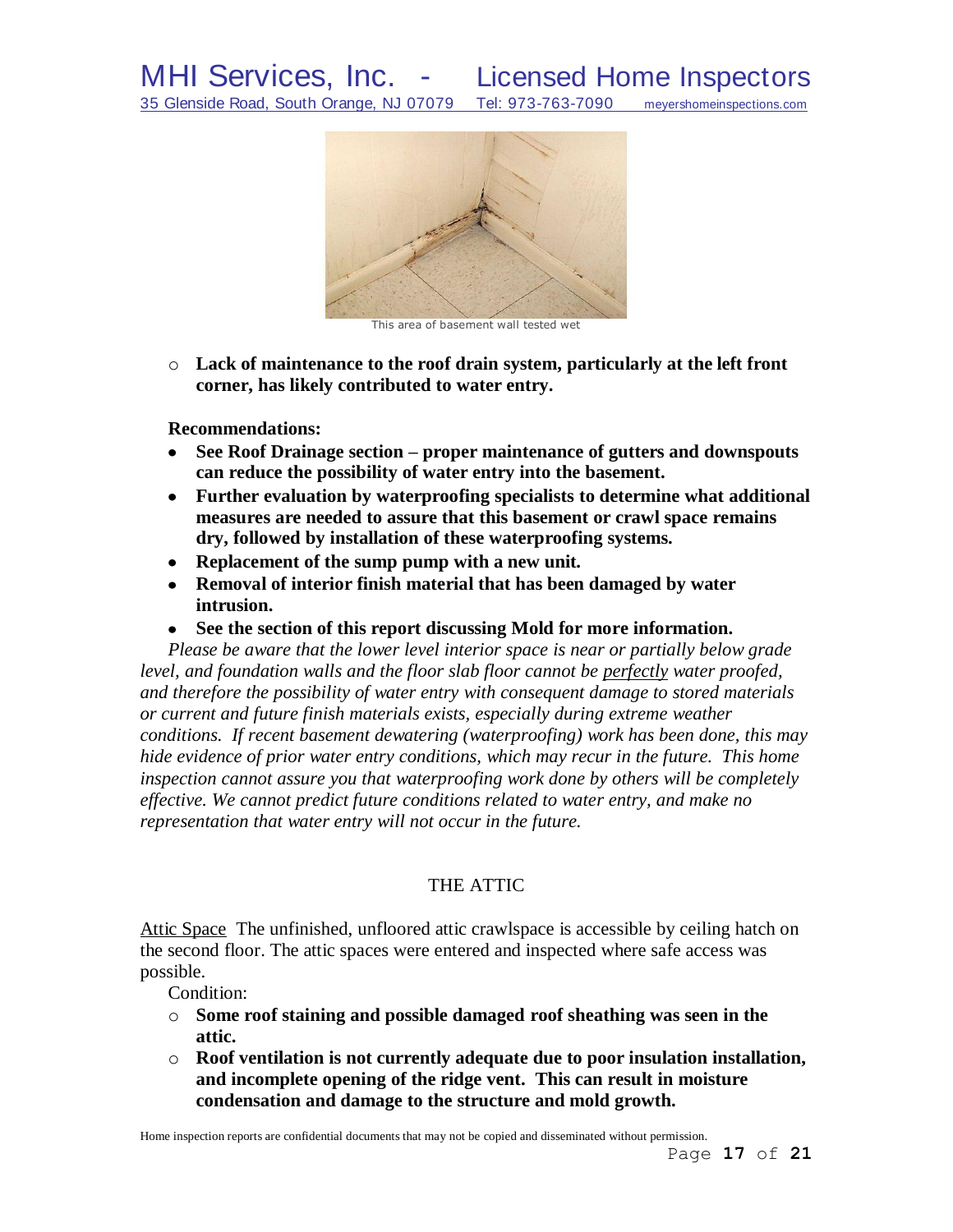#### **Recommendations:**

- **See Roof section.**
- See Insulation section.
- **See the section of this report discussing Mold for more information.**

#### Insulation

Visible areas of insulation:

o Fiberglass in attic floor.

Insulation Condition:

- o **Poor – insulation is old, compressed, dirty and torn.**
- o **Insulation extends all the way to the roof edge, with no baffle plates, and is blocking airflow from the soffit vents.**

*Note: Most homes of this age and type were not insulated well enough to meet current standards for energy efficiency. Consequently, you may find that exterior walls feel cold, and the cost for heating this home may be higher than for a similar size home built to modern construction standards.*

#### **Recommendations:**

- **Have insulation in poor condition removed, and replaced with new fiberglass insulation. This work should be done by a qualified insulation installer. Be sure an air space is left at the roof edge to allow for airflow from the roof edge (soffit) vents.**
- **For older homes, even if the insulation is properly installed, it may not meet current energy standards, and you should consider further specialist evaluation to determine if additional insulation should installed to reduce your heating and cooling costs.**

## GARAGE SPACE

Garage One car interior.

Vehicle Doors: One overhead door.

Power Openers: Present.

Vehicle door(s) were operated.

Doors and door hardware themselves were found to be in functional condition. Power Opener safety cutoff sensors condition:

o **Not present – this type of opener is obsolete, can cause severe injury, and must be replaced.**

Garage Floor Slab: **Some cracking is present.**

## **Recommendations:**

**Have the garage door opener lacking adequate electric eye safety cutoff sensors replaced with new approved equipment. This work should be done**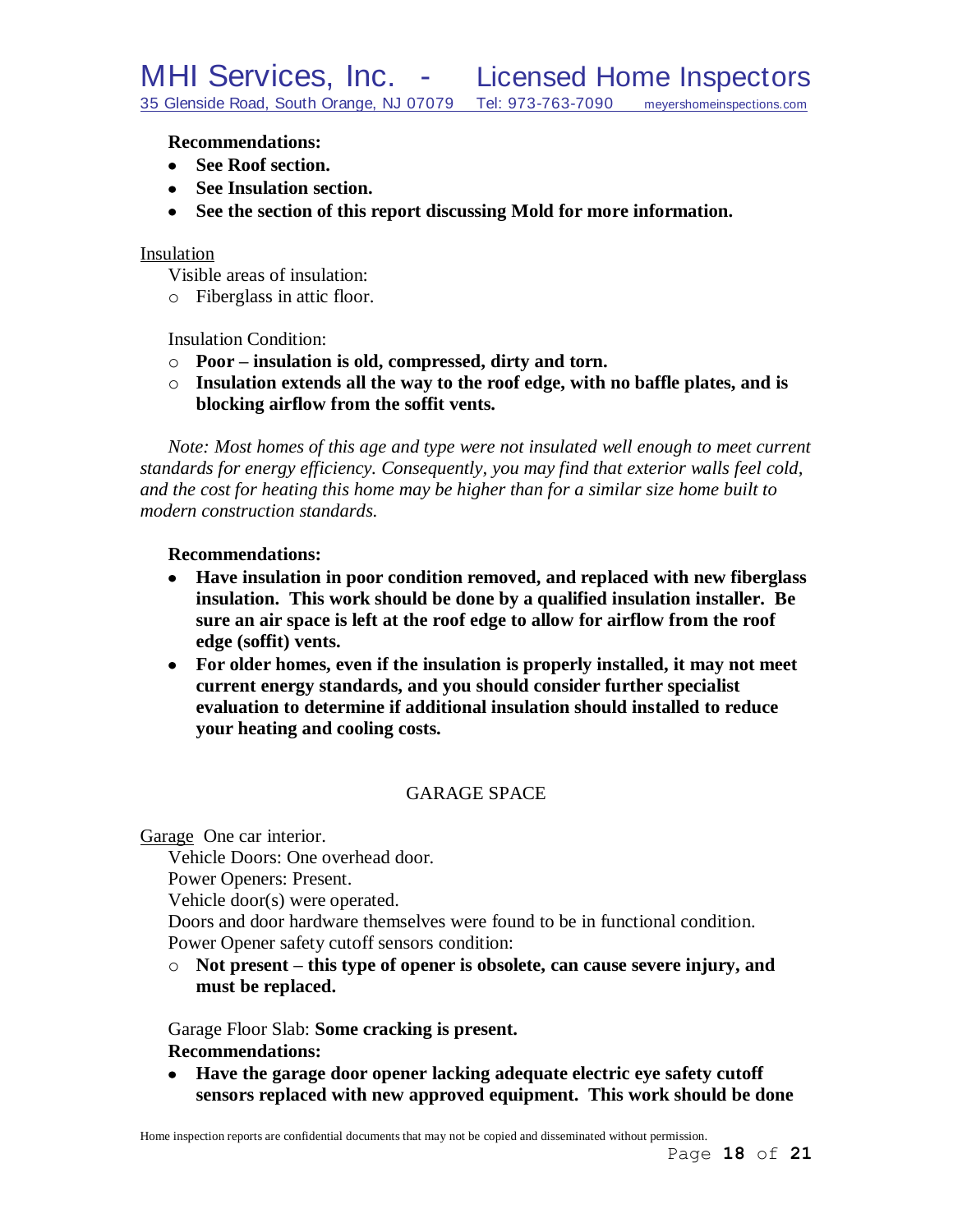**by a qualified garage door contractor.**

**Have the garage floor slab repaired as desired.**

## FUEL OIL STORAGE, FIRE SAFETY ASBESTOS & other ENVIRONMENTAL ISSUES

## Fuel Oil Storage

The heating system for this home uses natural gas.

 **This home inspection does not include evaluation of buried oil tanks or soil testing to determine if leakage has occurred. The history of this property is not known by us, and therefore we cannot assure you that a hidden buried oil tank does not exist on this property. If a higher level of confidence regarding the presence or absence of buried tanks is desired, then a tank search utilizing specialized equipment would be required.**

# **Recommendations:**

**Specialist search for abandoned buried tanks and specialist evaluation of**   $\bullet$ **buried and/or above ground oil storage tanks, either in use or abandoned. As leaking oil tanks can result in significant expenses, we advise careful review with legal counsel of any documents or statements relating to oil tank(s).** 

Smoke & Carbon Monoxide Detectors & Fire Safety Devices Installation of smoke and carbon monoxide detectors, and a fire extinguisher in kitchens are recommended for this residence. We do not test fire safety devices, since these must be checked on a regular basis for proper operation, and this should done prior to closing on this property and regularly according to manufacturer advice thereafter.

Carbon Monoxide Tests Carbon monoxide (CO) is produced when fossil fuels are burned. Properly operating gas, or fuel oil burning heating systems normally produce very low levels of this toxic gas, and it is normally vented to the outside of the home. The best protection against carbon monoxide poisoning in a home is regular maintenance of the heating systems and chimney and flue connections, as well as properly maintained carbon monoxide detectors/alarms in the home. In the course of our home inspection the inspector wears a CO meter/alarm for his protection and yours, and all areas of the home that are entered are therefore automatically checked during our inspection. If the CO meter indicates a high level of this gas, we alert occupants and state the condition in the report.

Lead Paint Homes built prior to 1978 may have surfaces covered with paint containing lead oxide pigment, and under certain circumstances this lead-based paint can become a health hazard. *This home inspection does not include testing for lead.* **We are not certified lead inspectors, we are not insured for adverse conditions related to lead contamination of water, paint, or other materials in the home, and this inspection absolutely does not include testing for lead or evaluation of related hazards.** *If you have concerns about lead hazards, you should have further evaluation and testing done*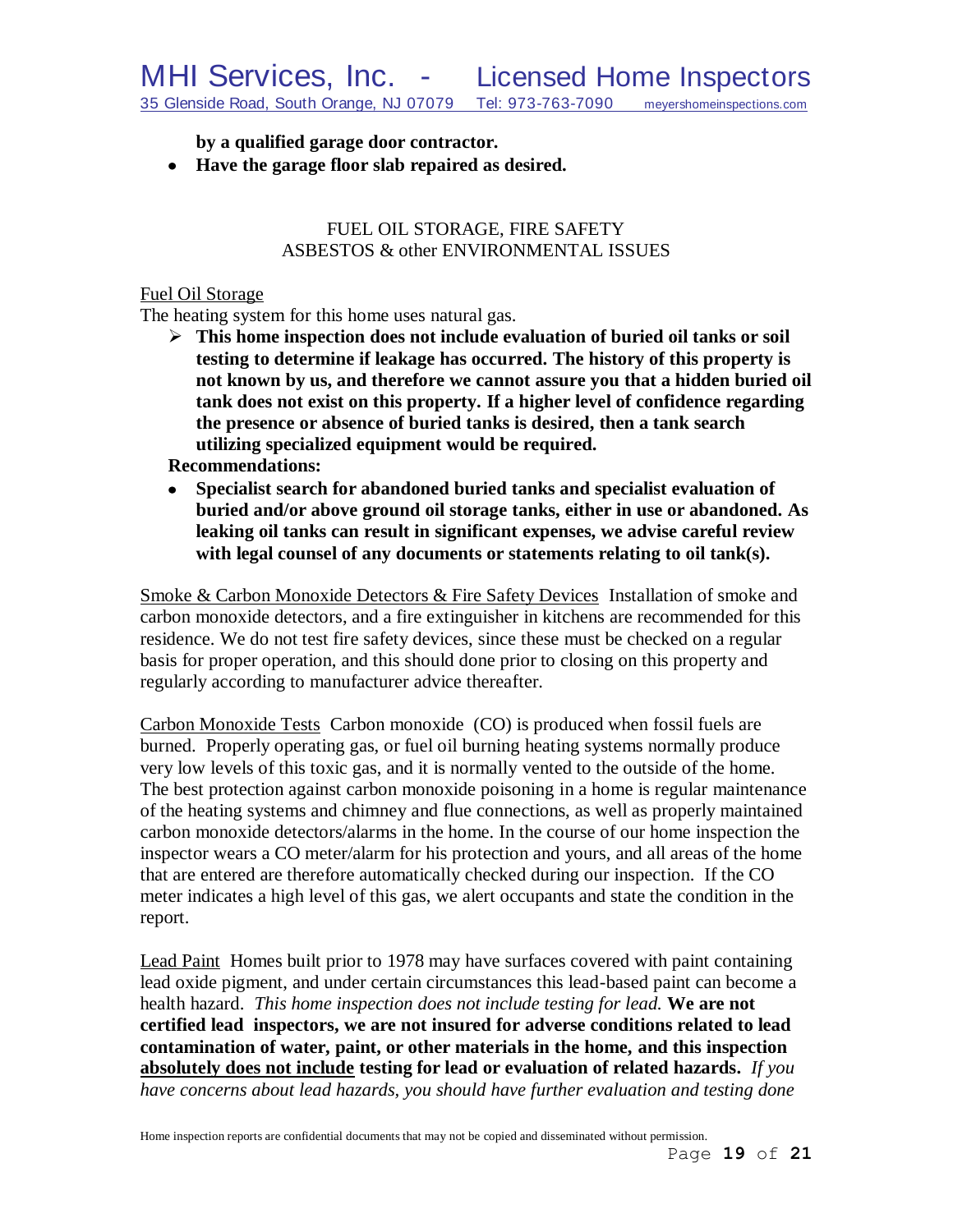*by specialists for your protection.*

Asbestos *This inspection cannot guarantee that asbestos materials, which have been commonly used for insulation and some finish material, are present or absent from this home. Older homes usually have some asbestos bearing materials used in the construction, while more recently constructed homes are likely to have little or no asbestos used in the construction and interior materials. To determine with certainty if asbestos is present, sampling and lab testing is required, which is not included in this inspection.* 

Mold & Fungal Conditions Mold and other fungal organisms are a natural part of our environment and cannot be completely eliminated. Certain types of construction and wet conditions in a home can, however, allow excessive growth of mold, and damage to the structure and a health risk may occur. Humid or wet conditions in attics and finish and stored materials in basements or below grade areas may be especially prone to accelerated mold growth when water penetration occurs. **We are not certified mold inspectors or mold experts, we are not insured for adverse conditions related to mold or fungal organisms, and this inspection absolutely does not include testing for mold or other fungal organisms. Our inspection did find wet conditions and areas of water intrusion in the basement, and rear enclosed room which can allow accelerated mold growth.**

**Recommendation:**

**You should have further evaluation and testing done by mold specialists**  $\bullet$ **for your protection.**

Inspection for Rodents & Other Pests Not Included This home inspection does not include an inspection for rodents and other pests such as mice, rats, squirrels, bats, roaches, bedbugs, or other insect pests.

Ordered Tests A radon screening test is being done. The results of this radon test are pending laboratory analysis and will be sent directly to you by the testing lab. If this home has a radon mitigation system installed, the radon test is done with the system in operation. The radon test is done by a licensed radon technician, but not a radon mitigation specialist, and the radon mitigation system, if present, is not evaluated or tested as part of our home inspection or the radon test.

No other tests requiring lab analysis are being done.

**About this Report** The goal of this home inspection report is to provide you with objective information on the condition of the home as we found it on the date of inspection. The scope of this inspection is described and limited by the Home Inspection Agreement previously sent to you. This Home Inspection is not an *environmental* inspection or *appraisal* of the property. If you have any questions as to which items or systems are included in, or excluded from, or of the general nature or limitations of a Home Inspection, you are encouraged to ask these questions without delay.

This home may have had reconstruction and renovation work done after it was